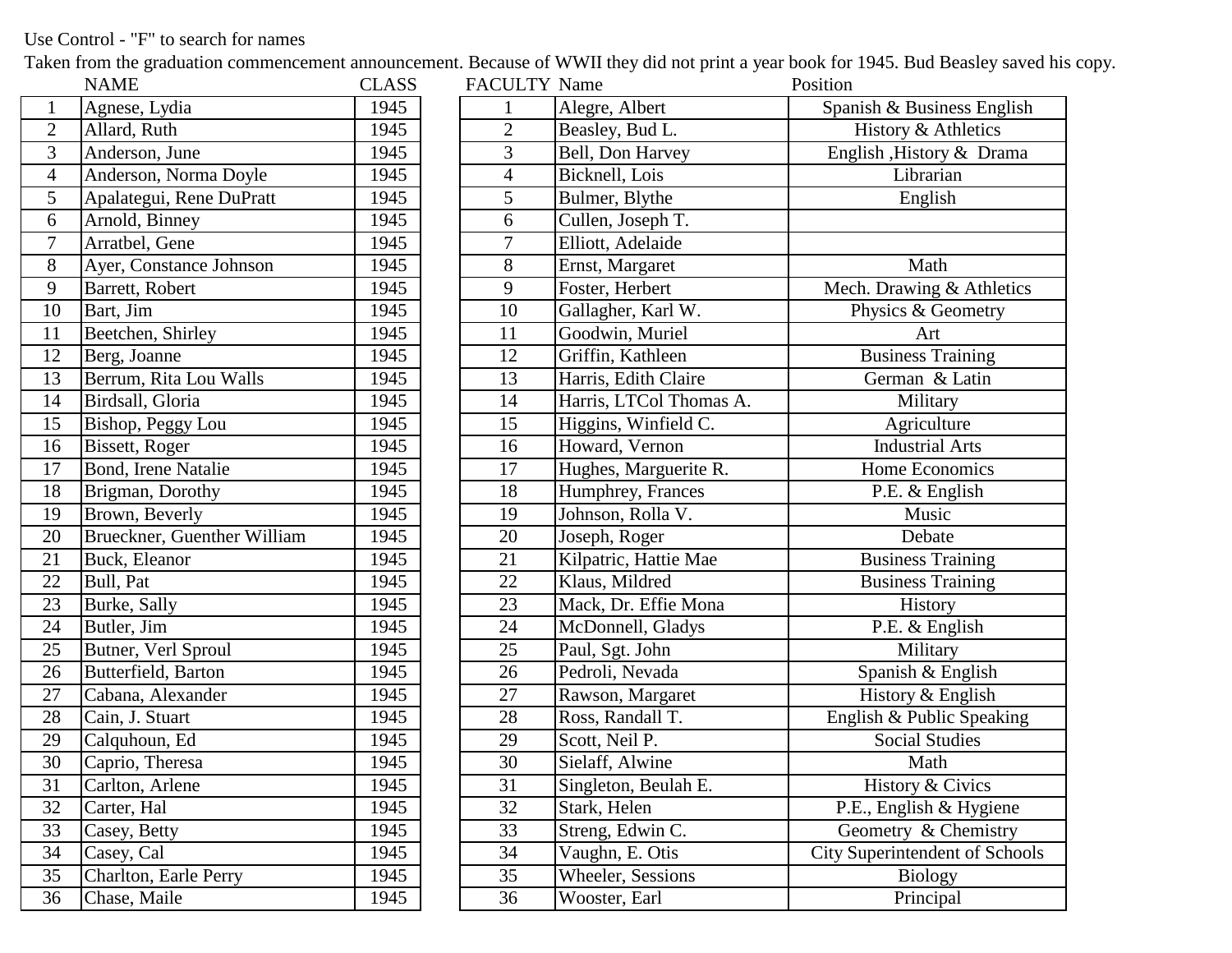| 37 | Chikami, Akira Buster        | 1945 |
|----|------------------------------|------|
| 38 | Chope, Tom                   | 1945 |
| 39 | Christensen, Ingvart         | 1945 |
| 40 | Christensen, Roland          | 1945 |
| 41 | Collins, Joyce               | 1945 |
| 42 | Collup, Frank                | 1945 |
| 43 | Colvin, Roberta              | 1945 |
| 44 | Conner, Evelyn Sheeline      | 1945 |
| 45 | Cooper, Earl                 | 1945 |
| 46 | Cooper, Herman               | 1945 |
| 47 | Cross, Robert                | 1945 |
| 48 | Cullen, Raymond              | 1945 |
| 49 | Da Costa, Janet              | 1945 |
| 50 | Davis, Fred                  | 1945 |
| 51 | Davison, Mary Cathleen       | 1945 |
| 52 | Del Grande, Norma            | 1945 |
| 53 | DeSomma, Filomina            | 1945 |
| 54 | Dickson, Lois Hemsey         | 1945 |
| 55 | Drury, Ann Jeannette Pine    | 1945 |
| 56 | Dunn, Jack                   | 1945 |
| 57 | Dunseath, Helene             | 1945 |
| 58 | Eastman, Janet               | 1945 |
| 59 | Erb, Joanne                  | 1945 |
| 60 | Fairchild, Margaret Williams | 1945 |
| 61 | Favrat, Alma                 | 1945 |
| 62 | Felion, Mary Joanne          | 1945 |
| 63 | Fields, Kay                  | 1945 |
| 64 | Finch, Jeanne Virginia Lewis | 1945 |
| 65 | Fitch, Ardis Johnson         | 1945 |
| 66 | Flippin, Bennie              | 1945 |
| 67 | Foster, Helen                | 1945 |
| 68 | Fowler, Dale                 | 1945 |
| 69 | Fulton, Doris Podesta        | 1945 |
| 70 | Fulton, Fred                 | 1945 |
| 71 | Funkhouser, John             | 1945 |
| 72 | Gadda, Shirley Midura        | 1945 |
| 73 | Gallienne, Frances           | 1945 |
| 74 | Gardner, Shirley B.          | 1945 |
| 75 | Garfinkle, Buddy             | 1945 |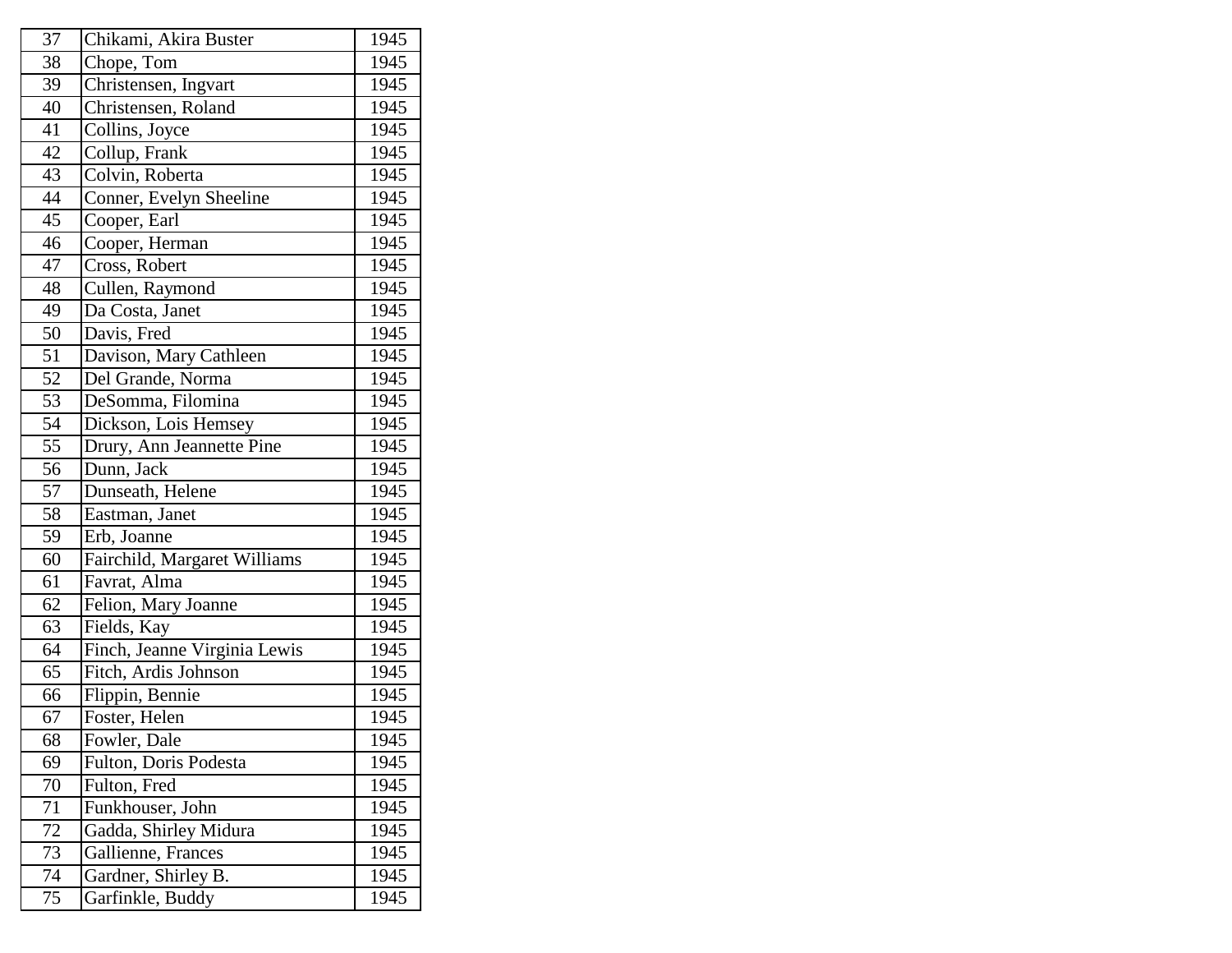| 76  | George, Bebe           | 1945 |
|-----|------------------------|------|
| 77  | Gilbert, Dick          | 1945 |
| 78  | Goff, Bob              | 1945 |
| 79  | Gorman, Dick           | 1945 |
| 80  | Gould, Barbara         | 1945 |
| 81  | Hale, Dagna            | 1945 |
| 82  | Hall, Bob              | 1945 |
| 83  | Hall, Ernie            | 1945 |
| 84  | Hall, Norma Doyle      | 1945 |
| 85  | Hallahan, Jack         | 1945 |
| 86  | Hanley, Mary Cathleen  | 1945 |
| 87  | Hansen, Marilyn        | 1945 |
| 88  | Hanson, Anna Lu Barnes | 1945 |
| 89  | Harris, Gordon W.      | 1945 |
| 90  | Hayes, John            | 1945 |
| 91  | Helmick, Jim           | 1945 |
| 92  | Hilts, Fred            | 1945 |
| 93  | Hinkel, Donald E.      | 1945 |
| 94  | Hinkle, William        | 1945 |
| 95  | Hinkley, Glen Jr.      | 1945 |
| 96  | Hitchens, Lois         | 1945 |
| 97  | Holcumb, Thad          | 1945 |
| 98  | Holt, Arnold           | 1945 |
| 99  | Humes, Elmer           | 1945 |
| 100 | Humphrey, Barbara      | 1945 |
| 101 | Humphreys, Marshall    | 1945 |
| 102 | Hurst, Claton Riley    | 1945 |
| 103 | Irish, Barbara         | 1945 |
| 104 | Irish, Kenneth         | 1945 |
| 105 | James, Mel             | 1945 |
| 106 | Jamison, Robert Hardy  | 1945 |
| 107 | Janes, Melvin L.       | 1945 |
| 108 | Jensen, Olive          | 1945 |
| 109 | Johnson, Lois James    | 1945 |
| 110 | Johnson, Roger         | 1945 |
| 111 | Kajans, George         | 1945 |
| 112 | Karrasch, Bob          | 1945 |
| 113 | Klise, Robert O.       | 1945 |
| 114 | Kocka, Vera            | 1945 |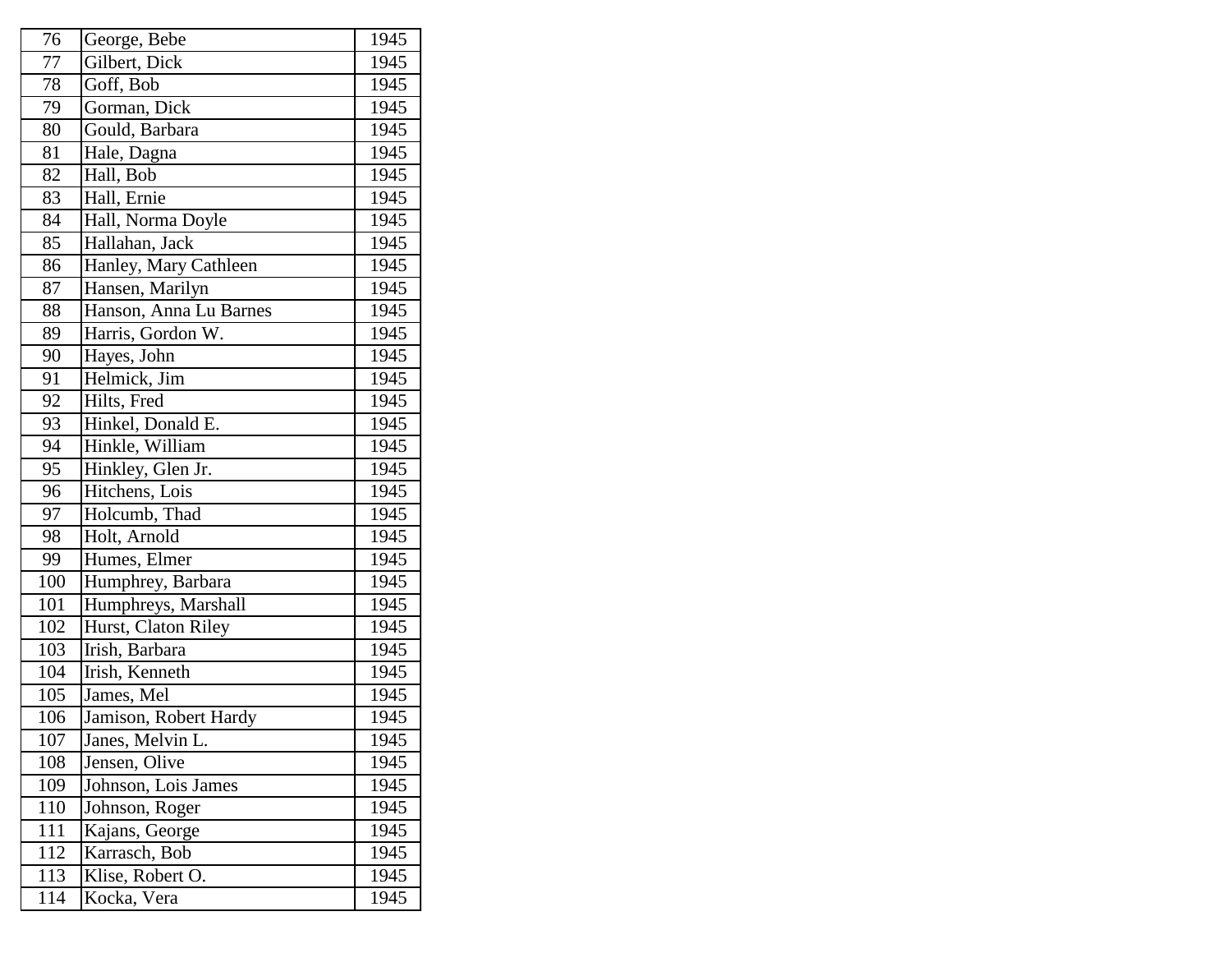| 115 | Kornmeyer, Freda             | 1945 |
|-----|------------------------------|------|
| 116 | Lacher, George               | 1945 |
| 117 | Landa, Anastacio             | 1945 |
| 118 | Lawrence, Nadean             | 1945 |
| 119 | Leonard, Dodie Giacometti    | 1945 |
| 120 | Lepori, Claudine             | 1945 |
| 121 | Lepori, Joe                  | 1945 |
| 122 | Linabary, Dorothy            | 1945 |
| 123 | Macauley, Thomas R.          | 1945 |
| 124 | McInnis, Joan                | 1945 |
| 125 | McKissick, Harry             | 1945 |
| 126 | Melner, Sinclair             | 1945 |
| 127 | Metzger, Ruth                | 1945 |
| 128 | Miller, Margie               | 1945 |
| 129 | Miller, Ray                  | 1945 |
| 130 | Minor, Gene                  | 1945 |
| 131 | Molignoni, Bonnie            | 1945 |
| 132 | Mongolo, Walter              | 1945 |
| 133 | Moore, Donald                | 1945 |
| 134 | Mullins, Fern Luoma          | 1945 |
| 135 | Munley, Emmett               | 1945 |
| 136 | Munley, Mary McGalliard      | 1945 |
| 137 | Munn, Jackie                 | 1945 |
| 138 | Nelson, Betty                | 1945 |
| 139 | Nicholas, Alona Talucci      | 1945 |
| 140 | Ninnis, Bob                  | 1945 |
| 141 | Nishiguschi, Joy             | 1945 |
| 142 | Numan, Vernon                | 1945 |
| 143 | Nyhammer, Lydia Agnes        | 1945 |
| 144 | Osborne, Dave                | 1945 |
| 145 | Otteraaen, Earlene June Lund | 1945 |
| 146 | Peckham, Donald              | 1945 |
| 147 | Pelter, Bill                 | 1945 |
| 148 | Perrazzo, Charles            | 1945 |
| 149 | Peterson, Ray                | 1945 |
| 150 | Pinana, Walter               | 1945 |
| 151 | Prioetti, George             | 1945 |
| 152 | Quiricini, Dareo             | 1945 |
| 153 | Radcliffe, Robert            | 1945 |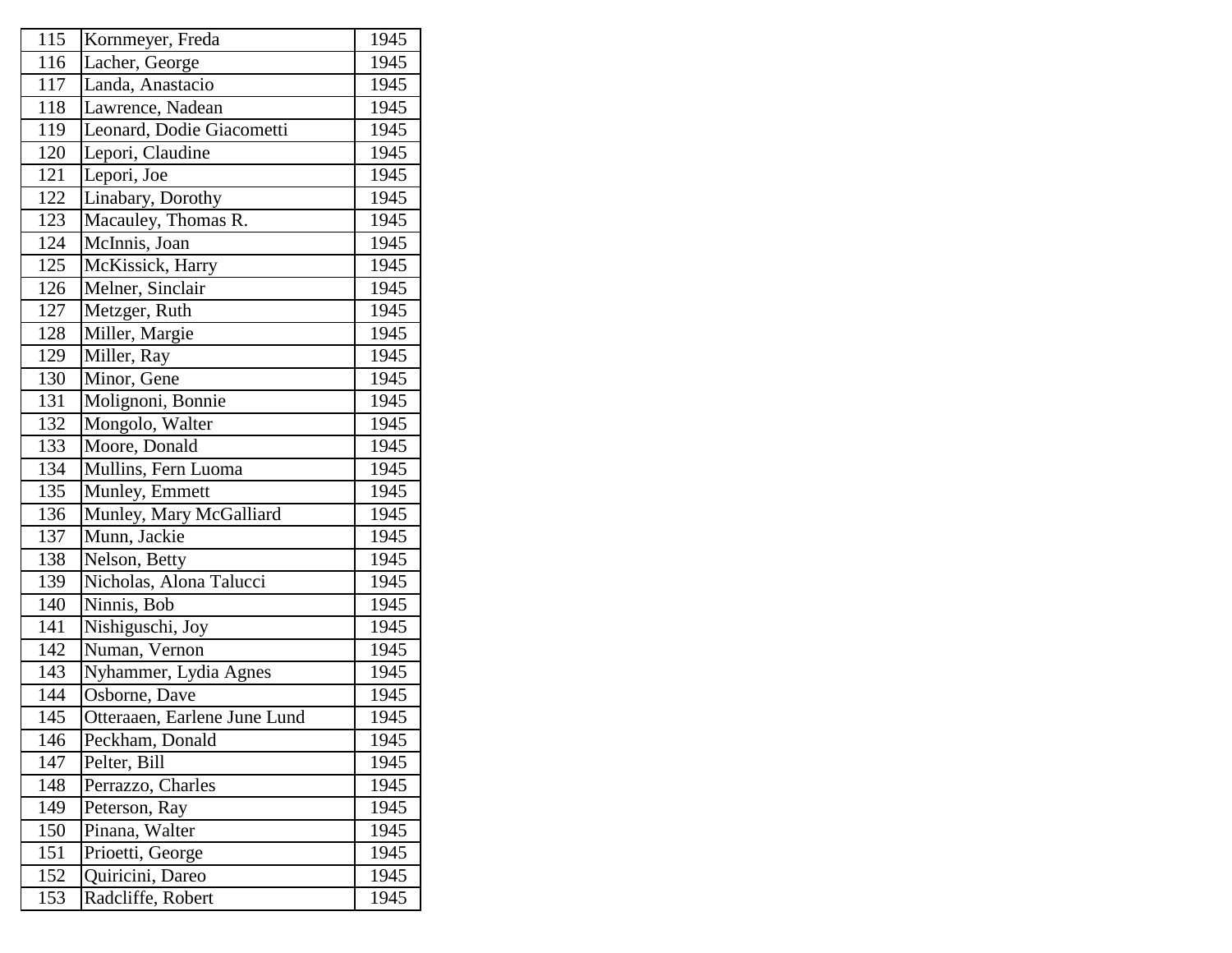| 154 | Rassuchine, Lydia        | 1945 |
|-----|--------------------------|------|
| 155 | Rauhut, Shirley          | 1945 |
| 156 | Reynolds, Wilma          | 1945 |
| 157 | Rice, Betty Ann          | 1945 |
| 158 | Richards, Eric           | 1945 |
| 159 | Richards, Gloria Corrine | 1945 |
| 160 | Richards, Paul           | 1945 |
| 161 | Rippingham, Mary Jane    | 1945 |
| 162 | Risard, Charolette       | 1945 |
| 163 | Roberts, Joanne          | 1945 |
| 164 | Rose, Harvey N.          | 1945 |
| 165 | Rowley, Dick             | 1945 |
| 166 | Sadler, Patricia Baxter  | 1945 |
| 167 | Savage, Frank C.         | 1945 |
| 168 | Schindler, Cecilia       | 1945 |
| 169 | Schon, Mike              | 1945 |
| 170 | Schuyler, Romola         | 1945 |
| 171 | Scott, Larry             | 1945 |
| 172 | Settelmeyer, Phyllis     | 1945 |
| 173 | Short, Ty                | 1945 |
| 174 | Smith, Charles           | 1945 |
| 175 | Solario, Marty           | 1945 |
| 176 | Sorensen, Bill           | 1945 |
| 177 | Spoon, Glen              | 1945 |
| 178 | Springer, Charles        | 1945 |
| 179 | Stephens, Malcom         | 1945 |
| 180 | Stewart, Anna Lou        | 1945 |
| 181 | Sticher, Ryel            | 1945 |
| 182 | Sutton, Kay              | 1945 |
| 183 | Sweatt, Eleanor          | 1945 |
| 184 | Taylor, Marianne         | 1945 |
| 185 | Teglia, Leo              | 1945 |
| 186 | Torvinen, Roy Lee        | 1945 |
| 187 | Towner, Dave             | 1945 |
| 188 | Trigero, Frances W.      | 1945 |
| 189 | Trigueiro, Anthony       | 1945 |
| 190 | Valverde, Doloris Felt   | 1945 |
| 191 | Verdino, Nellie          | 1945 |
| 192 | Vidovich, Dan            | 1945 |